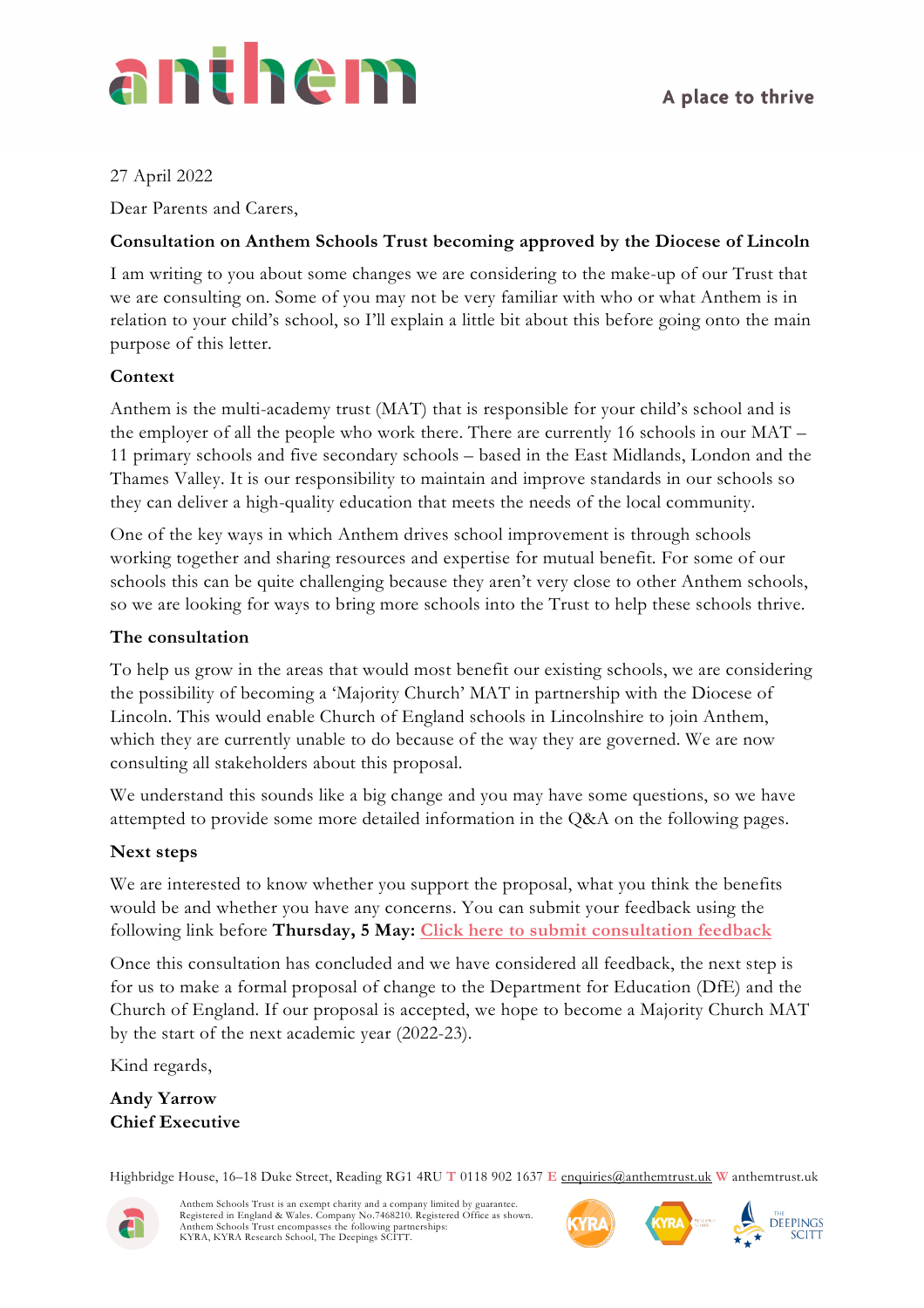# anthem

### **Changes to Anthem School Trust: Q&A**

#### **What is a Majority Church MAT?**

Multi-academy trust (MAT) is the term used to describe a single entity – often an education organisation with charitable status - that runs a group of schools. A Majority Church MAT is a multi-academy trust that has been approved to welcome Church of England schools to join it. It may also include non-faith schools.

Anthem currently has one Church of England school, St Mark's Academy in South London, but would like to add more to our cluster of schools in Lincolnshire.

The word 'majority' relates to the Members who oversee the Board of Trustees. It does not mean that the majority of schools in the MAT will be Church of England schools.

#### **How would Anthem become a Majority Church MAT?**

For Anthem to become a Majority Church MAT in the Diocese of Lincoln, the Trust would need to adopt model 'majority' Articles of Association approved by the Church of England and Department for Education (DfE). The articles set out the charitable purpose of the Trust and its governance structure.

These articles would ensure that the Christian foundation of church schools entering the Trust would be protected. The articles would also preserve the character and identity of nonchurch schools in the Trust.

Anthem would also have to have a majority of its Members approved by the Lincoln Diocesan Board of Education (LDBE).

#### **Would my child's school have to become a Church of England school?**

No. The Articles of Association will safeguard the individual ethos of non-faith schools.

### **Are Church of England schools only for children from Christian families?**

No. Most Church of England schools seek to be inclusive in their admissions 'serving the common good', welcoming children of all faiths and none.

The majority of Church of England schools are popular and well-regarded, recognised as having high expectations in terms of behaviour and parental support and providing a high quality of education and pastoral care.

#### **How would Church of England schools join Anthem?**

The decision for church schools joining Anthem would rest with the Governing Board of the church school. In every case, the LDBE would need to give consent and Anthem and the DfE would need to approve church schools entering the Trust.